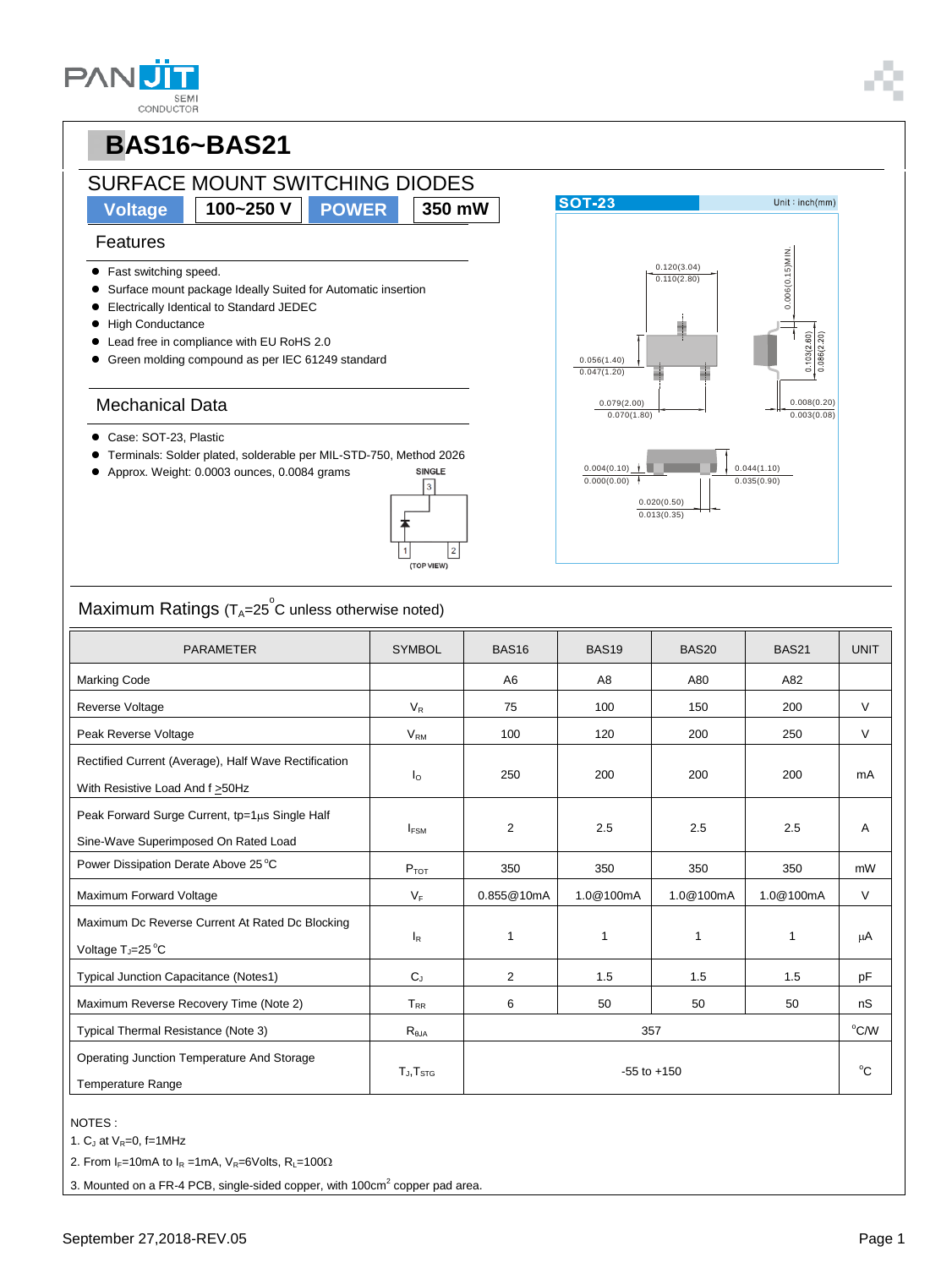

 $T = 25^\circ C$ 

10

 $1.0$ 

 $T_J = 125$ <sup>°</sup>C

**PBAS16~BAS21**

1000

100



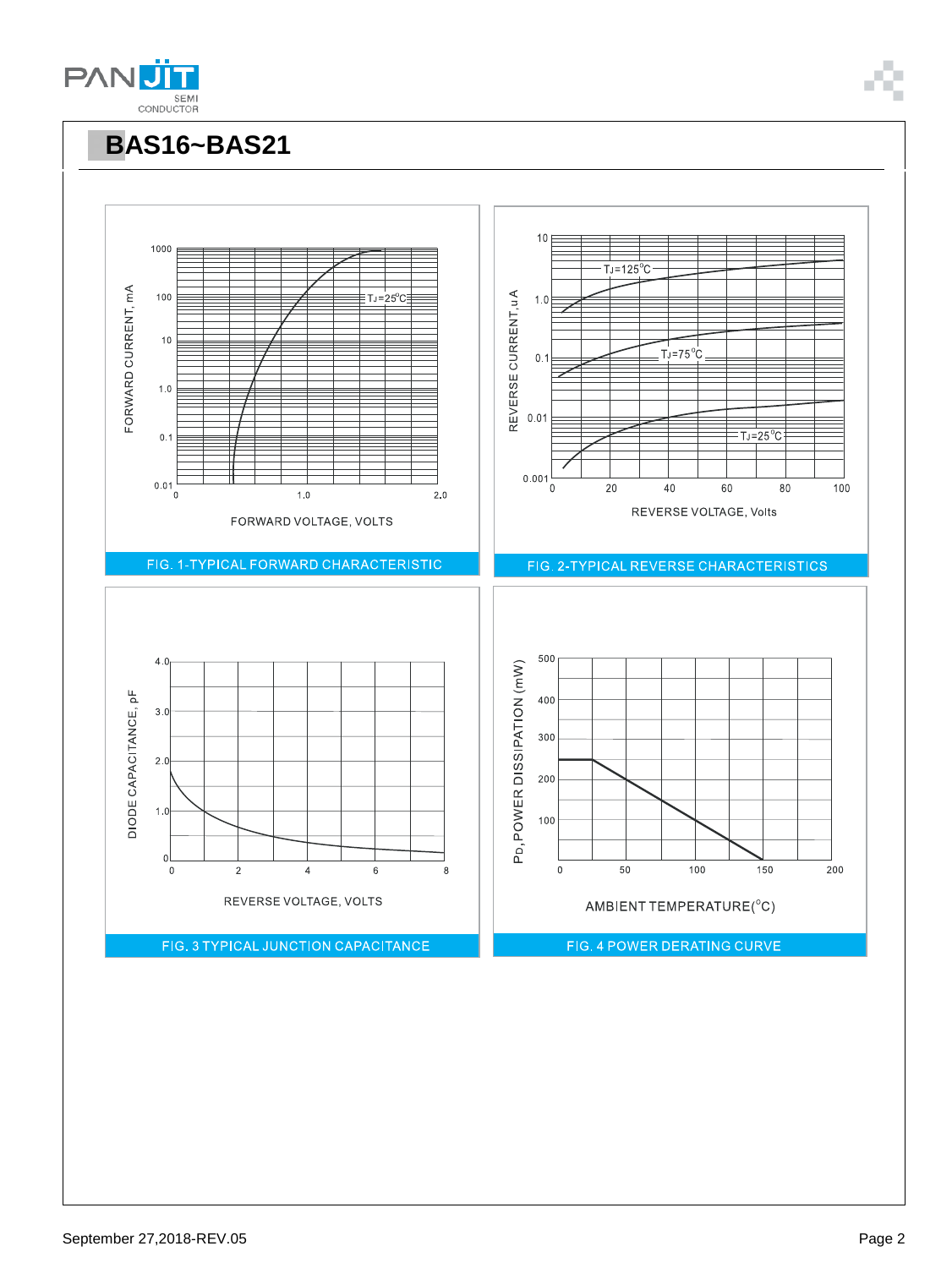



#### **MOUNTING PAD LAYOUT**



#### **ORDER INFORMATION**

- ˙Packing information
- T/R 12K per 13" plastic Reel T/R – 3K per 7" plastic Reel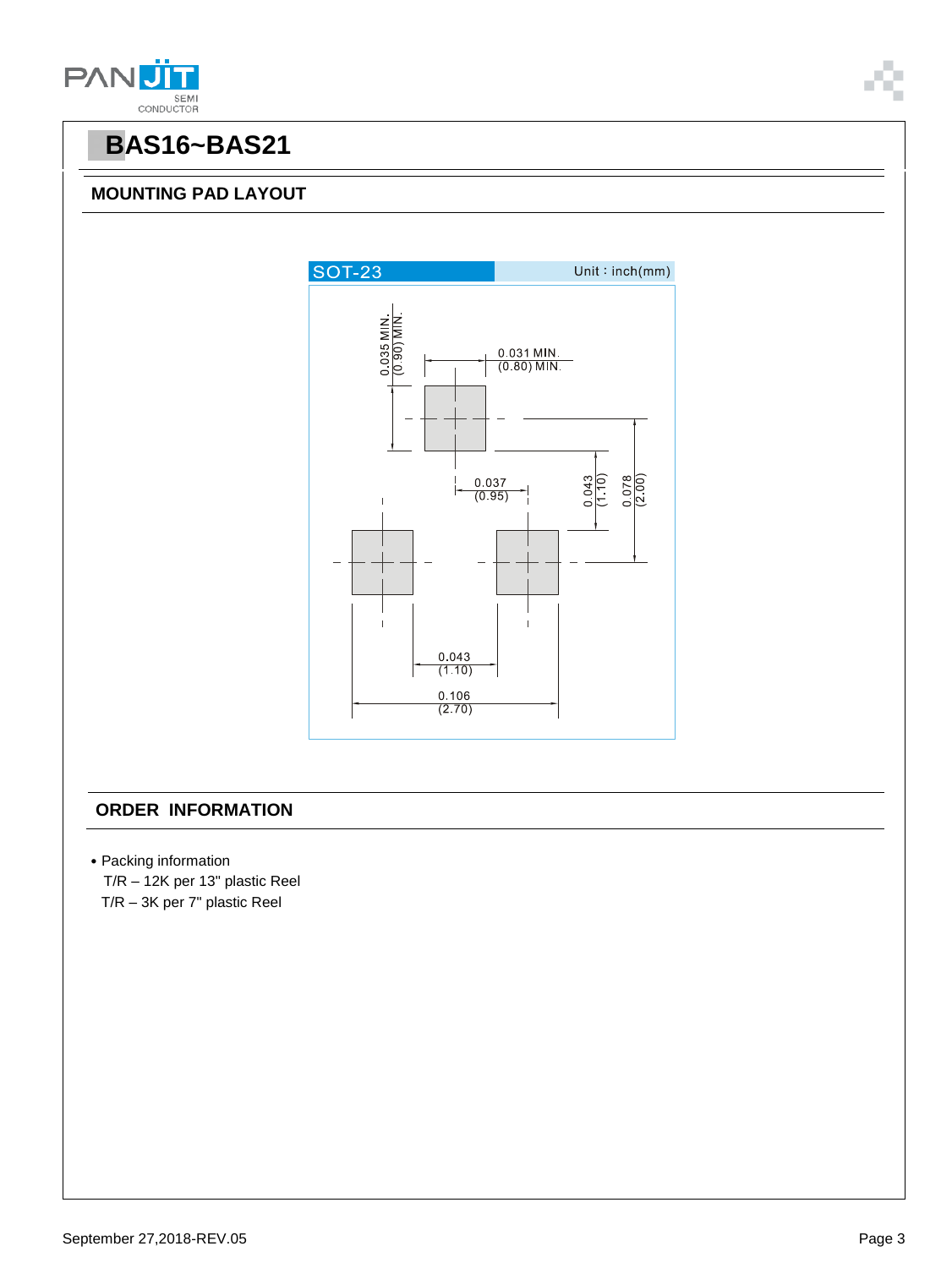| BAS16_R2_00001                                 |                                |                                                   |                                |                           |                      |                                       |  |  |  |  |
|------------------------------------------------|--------------------------------|---------------------------------------------------|--------------------------------|---------------------------|----------------------|---------------------------------------|--|--|--|--|
| For example :                                  |                                |                                                   |                                |                           |                      |                                       |  |  |  |  |
| RB500V-40_R2_00001<br>• Serial number          |                                |                                                   |                                |                           |                      |                                       |  |  |  |  |
| • Version code means HF                        |                                |                                                   |                                |                           |                      |                                       |  |  |  |  |
| Part No.<br>• Packing size code means 13"      |                                |                                                   |                                |                           |                      |                                       |  |  |  |  |
| • Packing type means T/R                       |                                |                                                   |                                |                           |                      |                                       |  |  |  |  |
| <b>Packing Code XX</b>                         |                                |                                                   |                                | <b>Version Code XXXXX</b> |                      |                                       |  |  |  |  |
| <b>Packing type</b>                            | 1 <sup>st</sup><br><b>Code</b> | <b>Packing size code</b>                          | 2 <sup>nd</sup><br><b>Code</b> | HF or<br><b>RoHS</b>      | 1 <sup>st</sup> Code | 2 <sup>nd</sup> ~5 <sup>th</sup> Code |  |  |  |  |
| <b>Tape and Ammunition</b><br>Box (T/B)        | $\mathbf{A}$                   | N/A                                               | 0                              | <b>HF</b>                 | $\bf{0}$             | serial number                         |  |  |  |  |
| Tape and Reel (T/R)                            | $\mathbf R$                    | 7"                                                | 1                              | <b>RoHS</b>               | 1                    | serial number                         |  |  |  |  |
| <b>Bulk Packing (B/P)</b>                      | $\mathbf B$                    | 13"                                               | $\overline{\mathbf{2}}$        |                           |                      |                                       |  |  |  |  |
| <b>Tube Packing (T/P)</b>                      | T.                             | 26mm                                              | $\boldsymbol{\mathsf{X}}$      |                           |                      |                                       |  |  |  |  |
| <b>Tape and Reel (Right Oriented)</b><br>(TRR) | S                              | 52mm                                              | Y                              |                           |                      |                                       |  |  |  |  |
| <b>Tape and Reel (Left Oriented)</b><br>(TRL)  | L                              | <b>PANASERT T/B</b><br><b>CATHODE UP (PBCU)</b>   | $\mathsf U$                    |                           |                      |                                       |  |  |  |  |
| <b>FORMING</b>                                 | F                              | <b>PANASERT T/B</b><br><b>CATHODE DOWN (PBCD)</b> | D                              |                           |                      |                                       |  |  |  |  |

**Part No\_packing code\_Version**

BAS16\_R1\_00001

**PANU** SEMI<br>CONDUCTOR